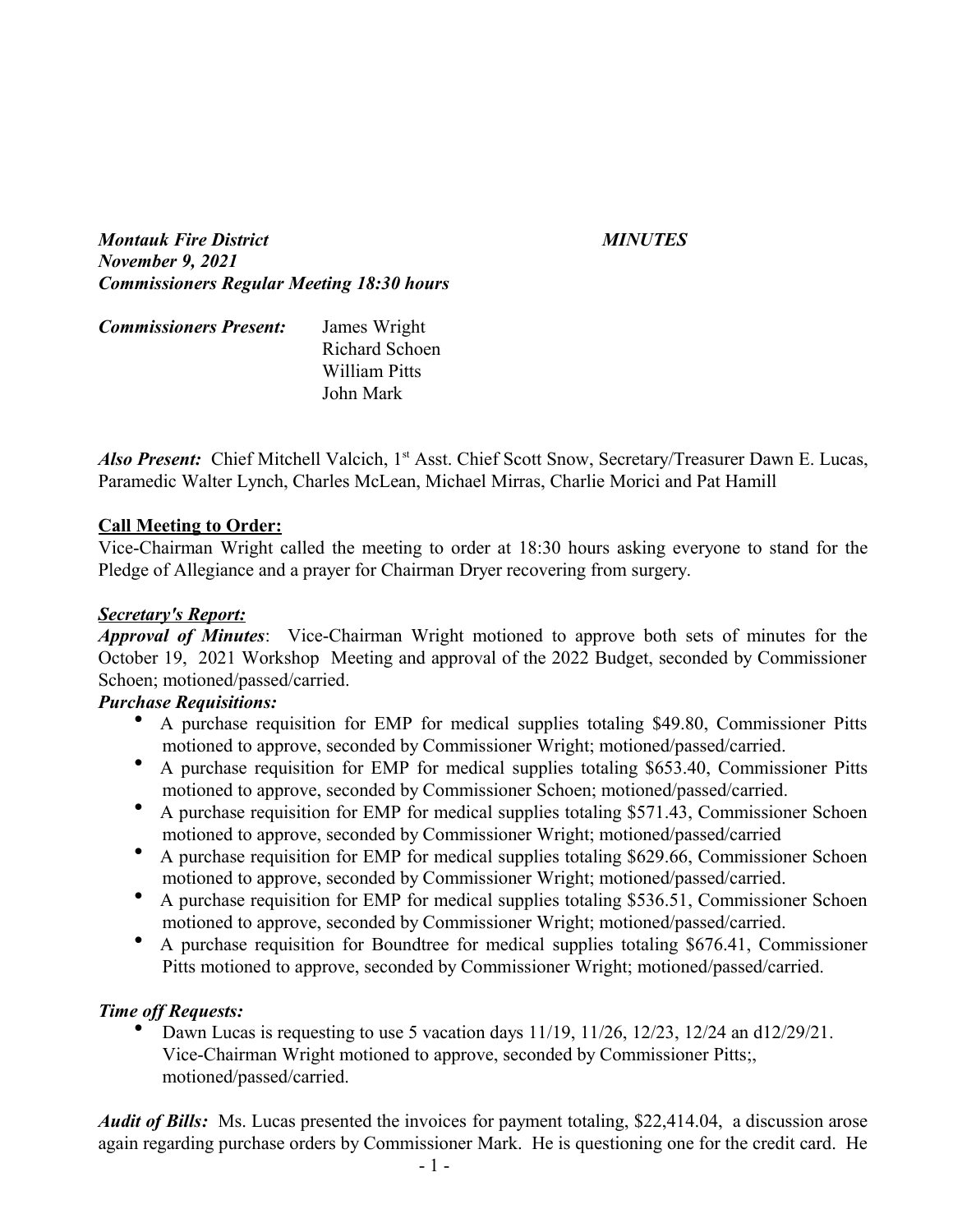doesn't understand why it is not signed. Ms. Lucas stated since she has been here the auditors never questioned it. Commissioner Mark noted he sets a higher bar that the auditors, he represents the people of Montauk. Commissioner Wright stated this was already discussed at a previous meeting. Commissioner Mark motioned to have documents included in the bills signed and dated, no one seconded. Commissioner Pitts motioned to approve the bills to be paid , seconded by Commissioner Wright, Commissioner Mark abstained; motioned/passed/carried.

## *Committee Reports:*

## *Apparatus and Equipment:*

- 9-3-17- chrome trim was repaired and back in service.
- 9-3-16-- new side window was installed.
- 9-3-18- estimate for repairing damage from accident is \$1200.
- 9-3-81- still needs repair from damage at Sagamore Lights.
- Latch problem on 9-3-2 has been fixed.
- 9-3-14- John will be out to do the lights. Brent is aware of placement. Tim O'Rouke explained the lights might need transformer adapters, there are transformers on truck but might not be compatible . If needed total cost would be \$1075.00, 1 to 2 days for delivery, outfit is on the island. Commissioner Schoen motioned to approve the adapters if they are needed, seconded by Commissioner Wright; motioned/passed/carried. Chief Valcich also stated not to disable the lights on there now until we know what is compatible or not to complete the job.
- 9-3-3- problems with sending unit for the DEF. The DEF(Diesel Exhaust Fluid) is going into the exhaust system but telling the computer it's out. It crystallizes and grounds out the sending unit so it puts the engine in a de-rated mode. John rushed the part and will be able to install when he comes out.
- $\bullet$ John will also remove the light bars from the old Chief's car, the decals are already off and all old equipment is out of it. Commissioner Pitts wasn't sure when bids are due for it. As per Commissioner Schoen bids were not put in paper yet, was waiting for the vehicle to be stripped so the public could see what they were bidding on. Once that all comes off then we can put in paper.

## *Buildings & Grounds:*

- Commissioner Wright is talking with Tanzi about the kitchen cabinets. After looking into refacing them and talking with the kitchen committee, some who actually own restaurants, he is looking into replacing with stainless steel.
- Heating System is being looked at too, its a pricey project and would be a couple years out. This is the boiler system that heats the building. It runs at about 70% now, a new unit runs at about 93-94%. It doesn't make sense to change to gas we have that big tank but maybe if they brought street gas this way, could be a possibility for future.
- Commissioner Wright also spoke with Peter Grimes, he will be by sometime to check the lentils on the garage doors.

## *Capital Reserve:*

Commissioner Mark read aloud two capital reserve balances.

## *Communications:*

• *No report at this time.* Commissioner Wright asked about the antenna work, wanted to know if Commissioner Mark reached out to Eddie Schnell regarding plans from the architect. Commissioner Mark has not.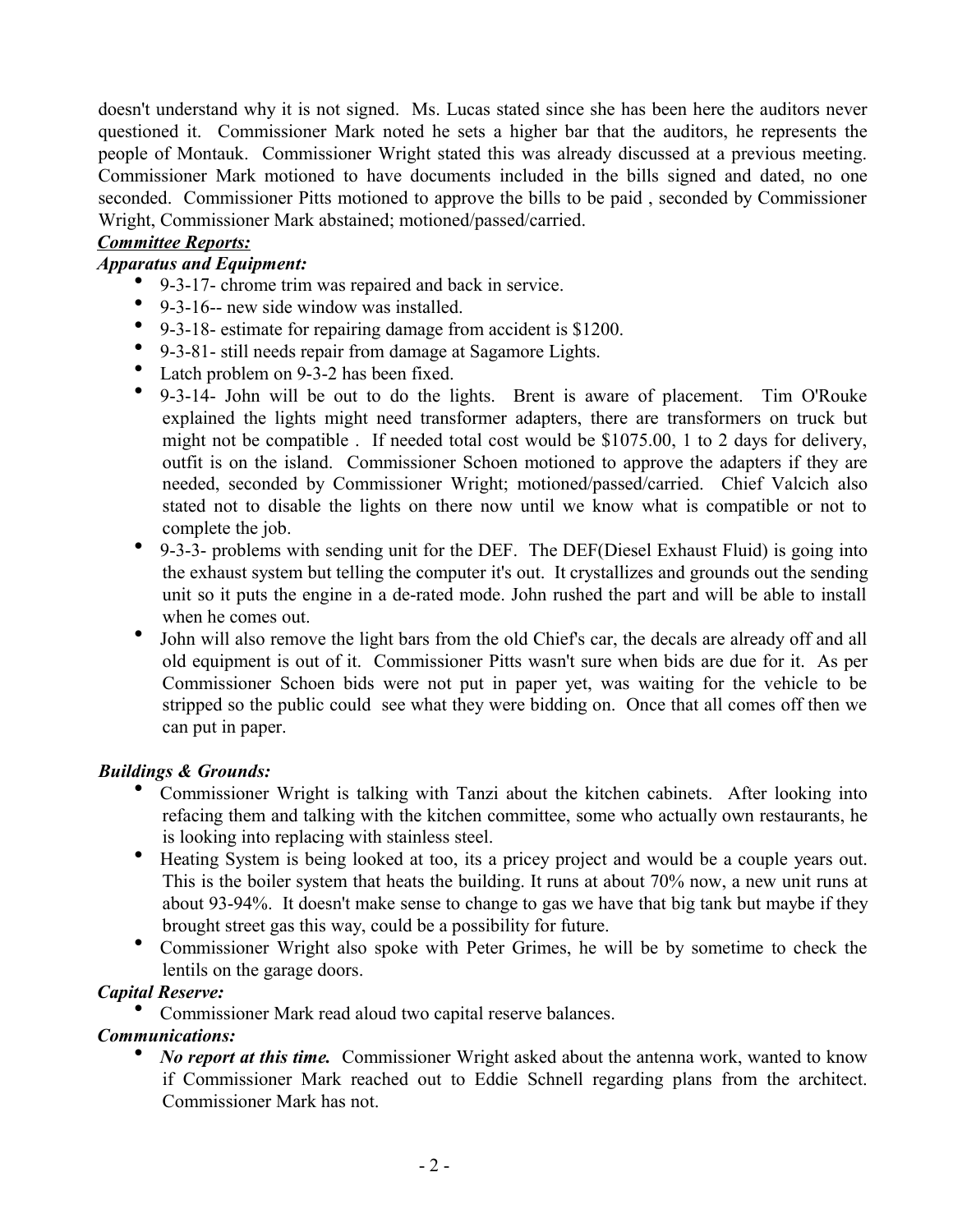Chief Valcich discussed business licensing information he received, which he thinks is regarding the low band radios. He suggests getting in touch with Eddie Schnell before we do anything regarding this matter.

*Fire Advisory:*

# *NO REPORT*

## *Insurance & Law:*

- An accident occurred with 9-3-16 and 9-3-80. No claim was filed, a new window was needed on ambulance and cost was less than our deductible so no reason to file a claim.
- The damage to the chrome on 9-3-17 from backing up into the building cost \$3,800 minus our \$500 deductible. It's amazing how much it costs for minor dings and dents.
- Commissioner Schoen noted that Legislature passed that we are longer allowed to test for marijuana use on physicals but we can test for narcotics.
- We can hold remote meeting if we so desire.
- Agenda for District meetings needs to be posted 24 hours prior to the meeting, Also any Resolutions, Rules and Laws. Posted either on a website, bulletin board, door, etc.
- Commissioner Schoen also noticed the website is hard to navigate. Commissioner Wright tested it out from his phone and was able to navigate his way to the district information. Found the Commissioners, budget, agenda, minutes, forms and contact information.
- This was just voted into law- forbids the display of hate in public areas or settings. Symbols may include but not limited to, white supremacy, Neo- Nazi ideology, or the confederate battle flag.
- Whistle Blower Policy, Commissioner Schoen read passages from the policy, It encourages employees and officers to report illegal and unethical practices. Employee refers to both paid employees of the fire district and the volunteer firefighters of the department. Broad categories of suspect conduct include, but are not limited to: violation of law; violation of Fire District or Fire Department Policy; waste of Fire District or Fire Department funds, abuse of personnel in Fire District or Department; dishonest acts; discrimination, violation of controlled substances laws; embezzlement; theft, destruction, removal or concealment of property; alteration or falsification of paper or electronic documents; false claims or misrepresentation of facts. Any concerns should be brought to the Chief of the Department by its members and to the Chairman of the Board by paid employees. The Fire District will not tolerate any form of retaliation against an officers or employee for raising concerns about practices within the Fire District and/or the Fire Department. Nothing contained in the resolution should prevent such employee or officers from reporting improper or illegal activities to law enforcement agencies. We should read and vote on at our next meeting.

# *Personal:*

Already covered

# *Safety:*

# NO REPORT

# *Training and Chief's report:*

- 4 new members taking the EMT class.
- November 15 Yaphank Drill, we are extremely short handed. Chief will open it up to other departments too.
- Chief spoke with Ms. Lucas about NextEra information, he has been in contact with them about the battery storage facility. Chief wanted to do a drill there but was told probably not till after the new year. He just wants to know what not to do if something was to go down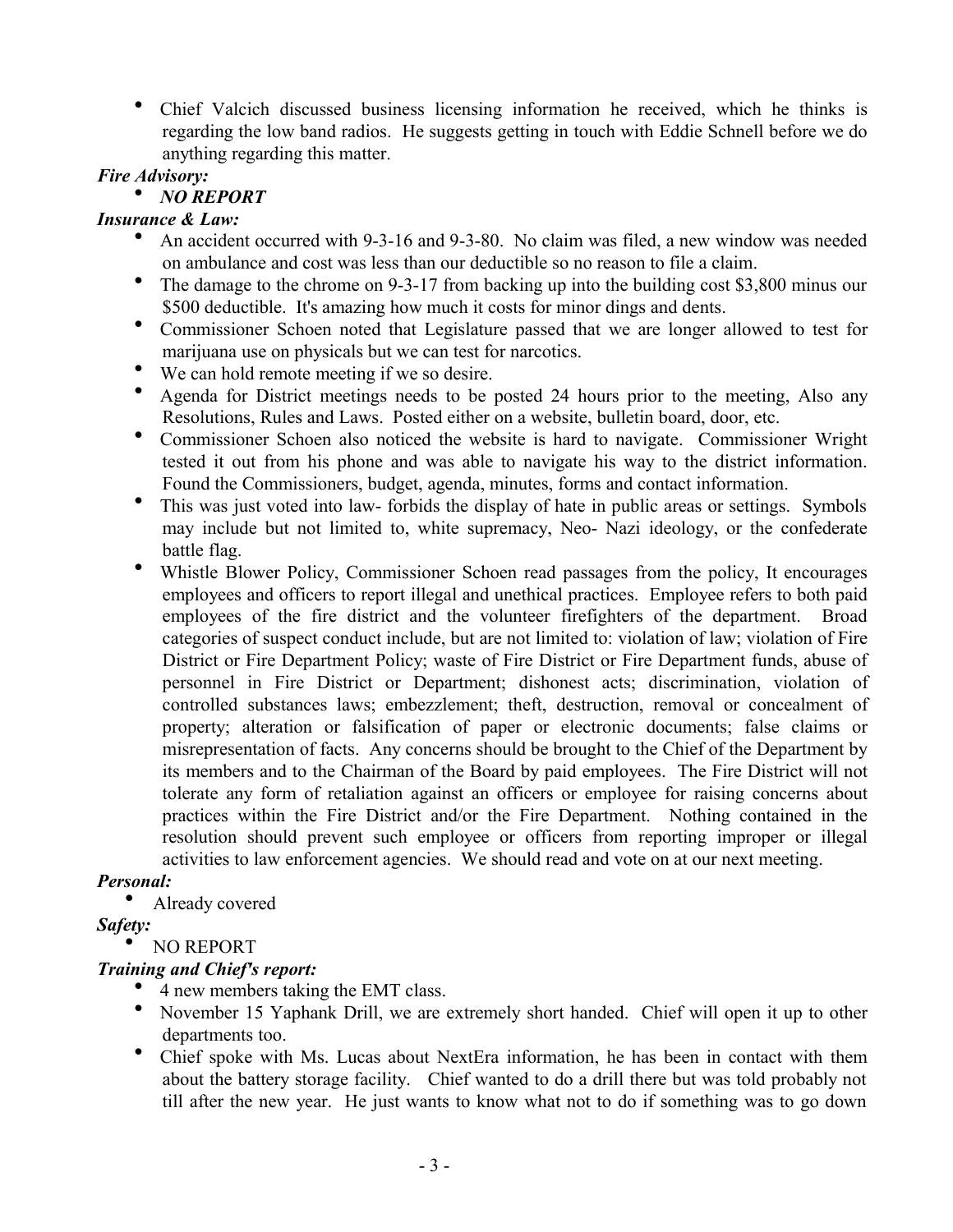there. It could be a potential disaster. So we are not doing a drill there instead we will do a cold water Rescue.

- Cadets are still training Tuesday's and Thursday's, they are signed up for Firefighter 1 in January in Southampton.
- Fit Test machine, what is going on with that. It was picked up already as per Ms. Lucas.
- Commissioner Wright brought up the fact that it takes a bit to get the fit test machine back, but was told there is a company that can come to provide the department physicals and include fit tests as well. Amaganset, East Hampton, Sag Harbor all do it and if you can't make it here in Montauk you can try another location. It's worth looking into, what we have now, is not working. Chief Snow said he will discuss with anyone after meeting is over, he went to East Hampton to see what it was about.
- 9-3-4- what is going on with light bar- As per Commissioner Pitts, it is repaired.
- Chief Valcich would like to go with Commissioner Pitts to Ocean Graphics for the lettering of the families who donated 9-3-81.
- 9-3-9- any luck with that pump control, putting it in and out of gear. Right now we have to shut the engine off to put in gear. Commissioner Pitts will ask John about.
- Senior Dinner December  $5<sup>th</sup>$  pick up and delivery only.
- Santa Claus December  $12<sup>th</sup>$ , will be drive thru like last year.
- Chief gave two complaint letters to the district about an ambulance call from Joey Lenahan and Artie Lucas.
- Thea Grenci one of the probies had issues with her turnout gear so Steve Sizse bought her knee pads, he would like to get reimbursed for that. The total cost was \$23.07. Commissioner Wright motioned to pay, seconded by Commissioner Pitts; motioned/passed/carried.
- Ambulance Committee was brought up at the Officers meeting, once the Chief finds out more information will let the District know.
- Are the old style pager batteries in yet? As per Ms. Lucas they were ordered, just waiting on them.
- Physicals- 3 members were left, one has a date know, the other waiting to hear back from and Eddie Prado had been out on medical, no word on him either.
- Any information on the new hydrants, would like to flow test them as soon as we can.
- PPE inventory is good as per Donna Hitscherich.
- Taft Kieswetter was voted into the Juniors, the Chief would like the District to vote him in to the department. Commissioner Schoen accepted Taft as a Junior Fire Department member, seconded by Commissioner Wright; motioned/passed/carried.
- Chief also stated the department will be voting in a new firefighter member at the December meeting.
- Also will be voting on another Junior member in December, Fisher Forsberg.
- Chief Valcich will be stepping down from the Juniors as of January, 2022.

## *Old Business:*

OSHA Fire Brigade Standards- nothing in place as of right now.

## *New Business:*

 *Paid ALS Report*- Walter and Chris are in the process of updating The Controlled Substance Plan. Should be complete by end of month, then Board to approve and then send to NYS.